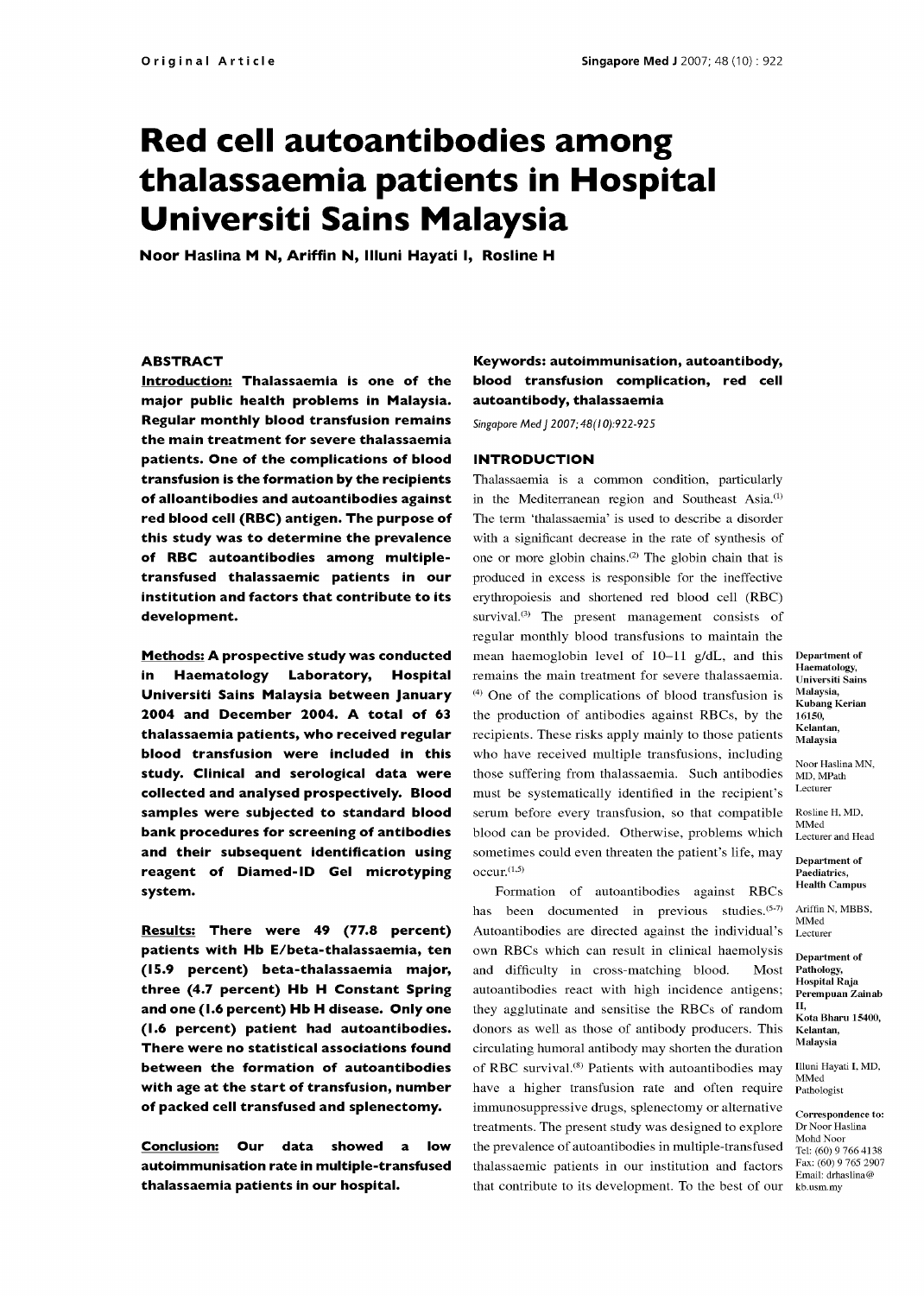knowledge, this is the first report on the prevalence of RBC autoantibodies among multiple-transfused A total of 63 multiple-transfused thalassaemia patients thalassaemic patients in Malaysia, specifically in the Kelantan population.

#### METHODS

This prospective study was conducted over a one year period from January 2004 to December 2004 at Hospital Universiti Sains Malaysia. The study had been approved by the hospital's ethical committee. Written consent from patients was also obtained. A total of 63 thalassaemia patients receiving multiple blood transfusions or had received at least ten transfusions were included in this study. Diagnosis of thalassaemia was confirmed by standard haemoglobin electrophoresis and measurement of Hb A, A2 and F. The clinical data was reviewed retrospectively for autoimmune screening (antinuclear antibody [ANA]/double-stranded deoxyribonucleic acid [dsDNA]). The exclusion criteria specified patients with connective tissue or autoimmune diseases. Clinical transfusion records of patients who fulfilled the criteria were analysed for the presence of autoantibodies, their antibody specificity and the time interval of RBC immunisation from start of transfusion. Ethnic background, status of splenectomy, age at start of transfusion, and the units of blood received were also recorded.

Using standard blood bank methods, serum was analysed prior to each transfusion for detection of new antibody to RBC antigen. All the pre -transfusion sera were also tested to determine their phenotype and genotype for ABO and rhesus (D, C, E, c, and e). An antigen panel was used for the antibody screening procedure where the serum was mixed with saline suspended RBCs in low ionic saline solution Coombs gel card, incubated at 37°C for 15 minutes. The antibody identification test was performed by a commercial RBC panel when the antibody -screening test was positive.

Polyspecific direct antiglobulin test was performed using 0.8% cell suspension of patient's RBC with antihuman globulin and it was done on all patients. The patient's own RBCs were included as a control. Elution and absorption methods were employed in patients with suspected autoantibody. A commercial RBC panel was used for the eluates and adsorbed sera to detect the specificity of the autoantibody. The tests were done by using reagent of Diamed-ID Gel microtyping system (Diamed AG, 1785 Cressier, S/Morat, Switzerland). Descriptive statistics, Mann -Whitney test and Fisher's exact test were performed and a p-value of less than 0.05 was considered significant. The results were analysed using the Statistical Package for Social Sciences version 11.5 (SPSS Inc, Chicago, IL, USA).

### RESULTS

were included in this study. Demographical data is shown in Table I. Majority of the patients (52.3%) in this study, whose ages ranged from three to 46 years, were more than 12 years of age. Most of them started their first transfusion at a paediatric age, which ranged from seven months to 20 years. The number of packed cells that had been transfused was between ten units to 116 units, with majority of patients receiving between 21 and 40 units of packed cells. The majority of patients were initially transfused every 3-4 months. Later, the frequency of transfusions increased to once every two months and finally monthly or once every three weeks. 33 of our patients were on three- to eight-weekly transfusions and the remaining were on 9-20 weekly transfusions.

Of 63 patients, six were positive for antibody screening. After completing the to antibody identification, only one patient had autoantibodies (Table II). She developed autoantibodies without underlying alloantibodies, as determined by persistent positive direct Coombs test. All the three screening cell panels and 11 cell panels for antibody identification showed 4+ reactions. There were no specific patterns in the RBC elution test and panagglutination in the absorption test. No secondary causes were identified in this patient. She has no history suggestive of any autoimmune disease and the results for ANA/dsDNA were negative. There was no significant statistical association between the formation of autoantibody with age at the start of transfusion (p  $= 0.84$ ) and number of packed cells transfused (p = 0.31), when analysed using the Mann-Whitney test. Fisher's exact test also showed no significant statistical association between autoantibody formation and splenectomy ( $p = 0.302$ ).

#### Table I. Demographical data of patients.

| Demographical data                                                                 | No. of patients<br>$(n = 63)$ (%)          |
|------------------------------------------------------------------------------------|--------------------------------------------|
| Diagnosis                                                                          |                                            |
| ß thalassaemia major<br>HbE/ß thalassaemia<br>Hb H constant spring<br>Hb H disease | 10 (15.9)<br>49 (77.8)<br>3(4.7)<br>1(1.6) |
| Ethnic group                                                                       |                                            |
| Malays<br>Chinese                                                                  | 58 (92.1)<br>5(7.9)                        |
| Gender                                                                             |                                            |
| Male<br>Female                                                                     | 34 (54)<br>29 (46)                         |
| Splenectomy                                                                        |                                            |
| Yes<br>Nο                                                                          | 20 (31.7)<br>43 (68.3)                     |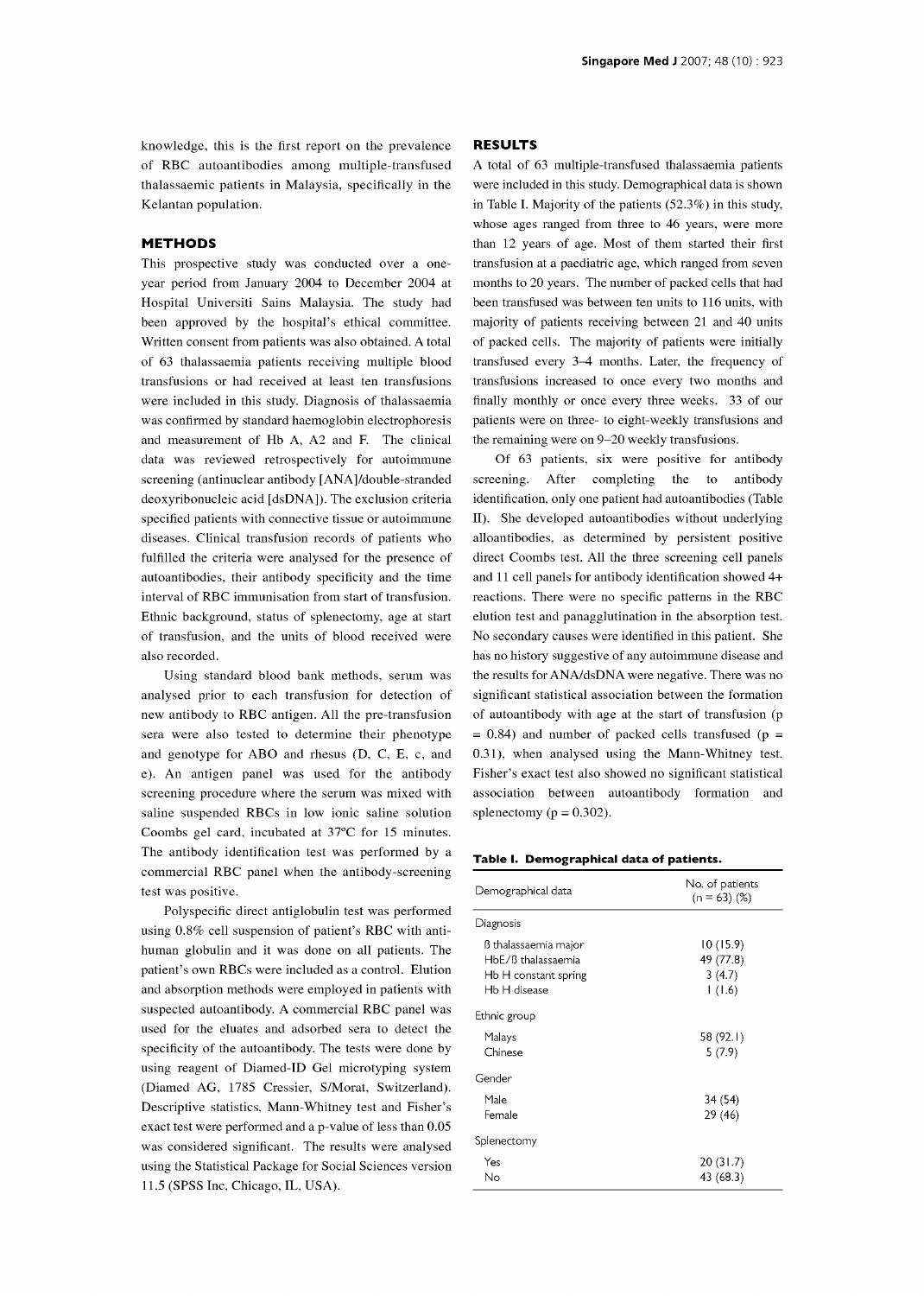|  | Table II. Data of one patient with autoantibodies. |  |
|--|----------------------------------------------------|--|
|--|----------------------------------------------------|--|

| Diagnosis                                    | Hb $E/\beta$ thalassaemia |
|----------------------------------------------|---------------------------|
| Race                                         | Malay                     |
| Gender                                       | Female                    |
| Age (years)                                  | П                         |
| ABO blood group system                       | AB positive               |
| Rhesus genotype                              | RIRI                      |
| Splenectomy                                  | Yes                       |
| Age at start of transfusion (years)          | $\overline{2}$            |
| Number of packed cells transfused<br>(units) | 72                        |
| Frequency of packed cells transfused         | Monthly                   |
| Rbc alloantibody                             | No                        |
| Type of antibody                             | No specificity            |
| Time at development of antibody units        | 60                        |
| Direct Coombs test                           |                           |
| lgG<br>C3d                                   | positive<br>positive      |

#### **DISCUSSION**

This prospective study of autoimmunisation to RBC antigens in multiple -transfused thalassaemia patients was the first carried out in the Kelantan population. In this study, we found that our data was similar with the study done in Hong features of residual WBC and loss of viability were Kong where only one patient with transfusion -dependent thalassaemia and who developed RBC autoantibodies, was found. $(7)$  However, a study in Greece found that 16 of their transfusion -dependent thalassaemia patients developed autoantibodies which were associated with the presence of alloantibodies.<sup>(5)</sup> A study in Kuwait observed that  $11\%$  of their patients developed autoantibodies with underlying alloantibodies.(6) Our patient who had developed autoantibodies was diagnosed to have  $Hb E/\beta$  thalassaemia and had undergone splenectomy. She was positive for both immunoglobulin (Ig)G and C3d; however, no underlying alloantibody was detected. Our results were supported by Wiener et al, who revealed that significant elevations in RBC-bound IgG were seen in severe Hb  $E/\beta$  thalassaemia patients and it was more abundant in splenectomised than non-splenectomised subjects. This IgG showed specificity for spectrin in some  $\beta$  thalassaemia patients and for band 3 protein in several patients with  $\alpha$  and  $\beta$  thalassaemia.<sup>(3)</sup> A study done in Thailand also found that  $Hb E/\beta$  thalassaemia patients had significant increases in RBC-bound IgG, and patients with Hb H disease showed lower proportions of IgG positive RBC. It was suggested that this was due to different membrane pathologies in  $\alpha$  and  $\beta$  thalassaemia syndromes. In Hb H, IgG is likely to bind to band  $3^{(9)}$ .

The pathogenesis of erythrocyte autoantibody formation following transfusions is not well -understood. However, clinical evidence of autoimmune haemolytic anaemia has been seen with high amounts of RBCassociated IgG.(9) It was also suggested that alloantibodies binding to the RBCs could lead to conformational changes of the antigenic epitope that ultimately stimulates production of autoantibodies. There was no association between formation of autoantibody with age at the start of transfusion, number of packed cells transfused and splenectomy in our patient. It is possible that certain people are genetic "responders" who have an increased tendency to develop RBC autoantibodies and the tendency toward autoantibody formation could reflect an overall dysfunction of the immune system.<sup>(10)</sup> Hyperhaemolysis, due to acquired RBC autoantibodies was found to be an important complication. Patients who develop this complication should be tested for the presence of underlying alloantibodies and considered for immunosuppressive treatment.<sup>(11)</sup> Laboratory evidence of drug-induced lupus-like reaction was reported in patients who received the oral iron chelator, deferiprone (L1), where joint pain with ANA positivity was found in those patients. $(12)$ 

The role of leuco-depletion in preventing alloimmunisation and autoimmunisation was mentioned in a number of studies. It has been shown that storage of RBC at 1-6°C would induce apoptosis in white blood cells  $(WBC)$ .<sup>(13,14)</sup> The high percentage of apoptotic shown at day three after storage. This might lead to the release of potentially immunostimulatory antigens and soluble biological mediators from the dying cells, such as nuclear matrix protein and CTLA-4 epitopes. These released components would sensitise the immune system of the recipients and lead to the development of an autoimmune disease.(15) It has been reported that the presence of residual donor WBCs has potential influence on the rate of alloimmunisation and autoimmunisation seen among transfusion -dependent thalassaemic patients in Kuwait.<sup>(6)</sup>

All patients in this study had long-term exposure to nonleuco-depleted blood, and the majority of them received post-storage packed cells that were 2-7 days old. Therefore, the potential donor WBCs had influence on the rate of autoimmunisation in our multipletransfused thalassaemia patients. Singer et al observed that senescent erythrocytes would have conformational changes (fragmentation, membrane deformation) and might expose new antigens and promote or enhance immune reaction. It was likely that the absence of the spleen, an efficient filtering system for the removal of damaged erythrocytes, enhanced the process of haemolysis.<sup>(5)</sup>